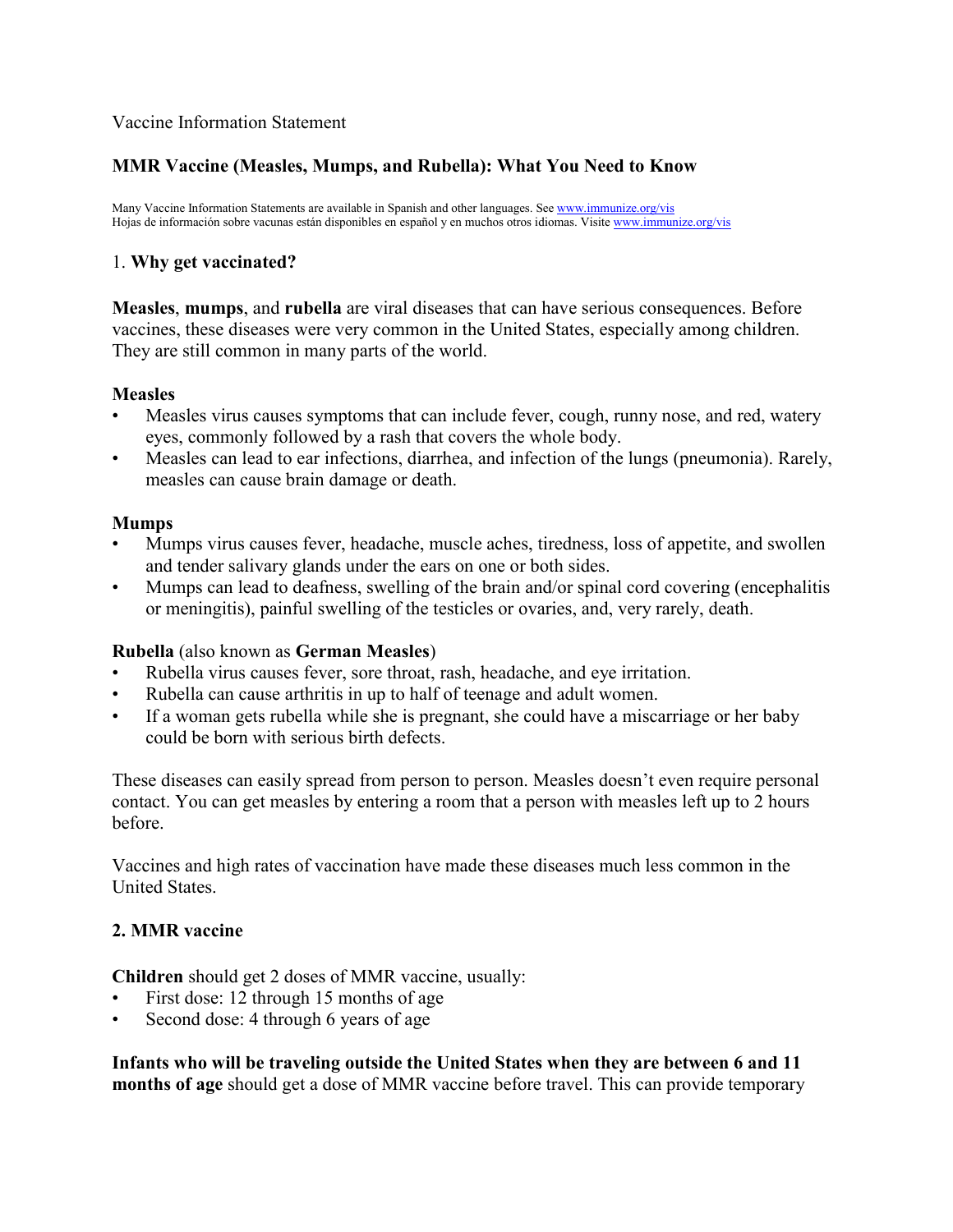protection from measles infection, but will not give permanent immunity. The child should still get 2 doses at the recommended ages for long-lasting protection.

**Adults** might also need MMR vaccine. Many adults 18 years of age and older might be susceptible to measles, mumps, and rubella without knowing it.

A third dose of MMR might be recommended in certain mumps outbreak situations.

There are no known risks to getting MMR vaccine at the same time as other vaccines.

There is a combination vaccine called **MMRV** that contains both chickenpox and MMR vaccines. MMRV is an option for some children 12 months through 12 years of age. There is a separate Vaccine Information Statement for MMRV. Your health care provider can give you more information.

## **3. Some people should not get this vaccine**

Tell your vaccine provider if the person getting the vaccine:

- **Has any severe, life-threatening allergies.** A person who has ever had a life-threatening allergic reaction after a dose of MMR vaccine, or has a severe allergy to any part of this vaccine, may be advised not to be vaccinated. Ask your health care provider if you want information about vaccine components.
- **Is pregnant, or thinks she might be pregnant.** Pregnant women should wait to get MMR vaccine until after they are no longer pregnant. Women should avoid getting pregnant for at least 1 month after getting MMR vaccine.
- **Has a weakened immune system** due to disease (such as cancer or HIV/AIDS) or medical treatments (such as radiation, immunotherapy, steroids, or chemotherapy).
- **Has a parent, brother, or sister with a history of immune system problems.**
- **Has ever had a condition that makes them bruise or bleed easily.**
- **Has recently had a blood transfusion or received other blood products**. You might be advised to postpone MMR vaccination for 3 months or more.
- **Has tuberculosis.**
- **Has gotten any other vaccines in the past 4 weeks.** Live vaccines given too close together might not work as well.
- **Is not feeling well.** A mild illness, such as a cold, is usually not a reason to postpone a vaccination. Someone who is moderately or severely ill should probably wait. Your doctor can advise you.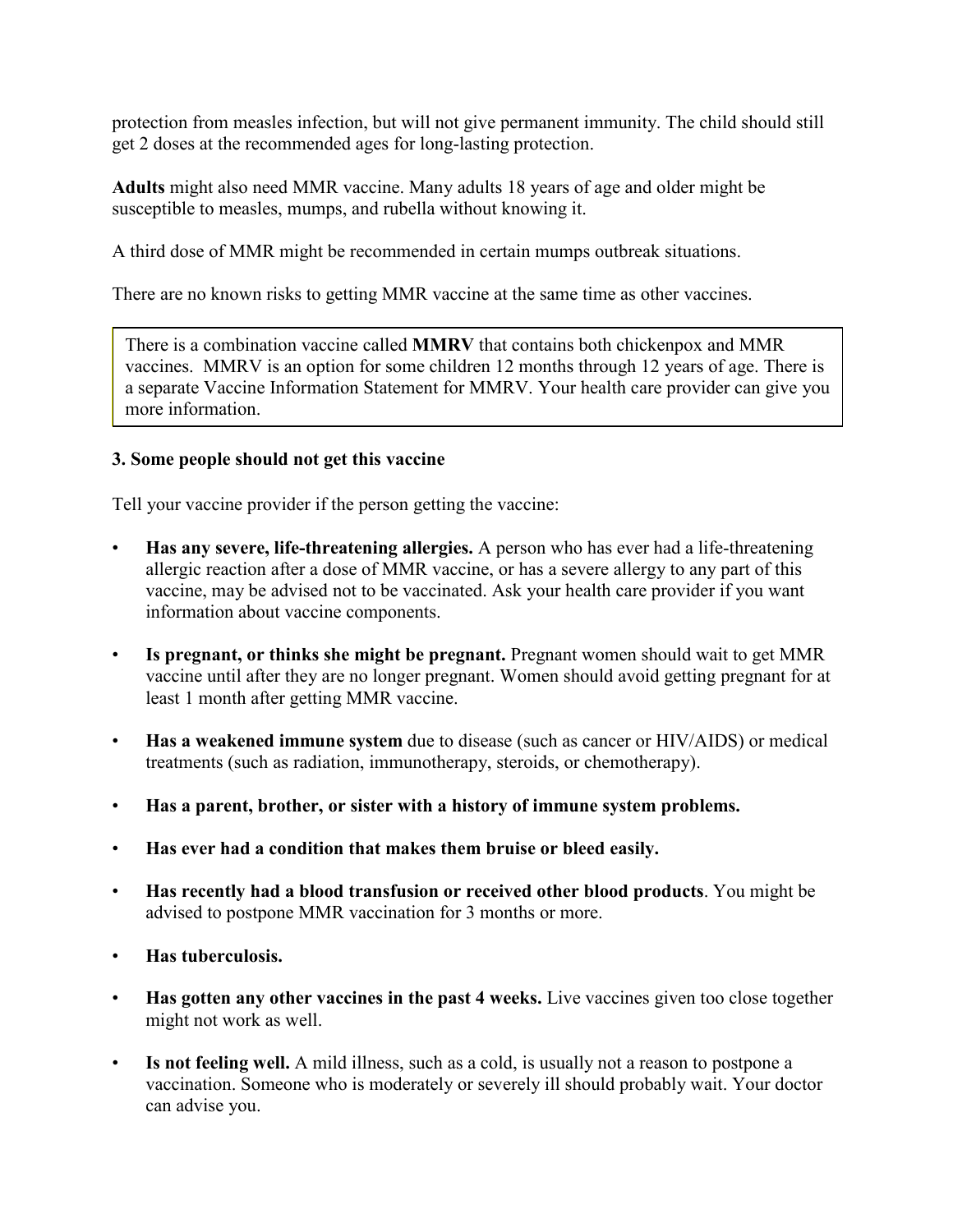## **4. Risks of a vaccine reaction**

With any medicine, including vaccines, there is a chance of reactions. These are usually mild and go away on their own, but serious reactions are also possible.

Getting MMR vaccine is much safer than getting measles, mumps, or rubella disease. Most people who get MMR vaccine do not have any problems with it.

After MMR vaccination, a person might experience:

#### **Minor events**:

- Sore arm from the injection
- Fever
- Redness or rash at the injection site
- Swelling of glands in the cheeks or neck

If these events happen, they usually begin within 2 weeks after the shot. They occur less often after the second dose.

#### **Moderate events**:

- Seizure (jerking or staring) often associated with fever
- Temporary pain and stiffness in the joints, mostly in teenage or adult women
- Temporary low platelet count, which can cause unusual bleeding or bruising
- Rash all over body

#### **Severe events occur very rarely**:

- Deafness
- Long-term seizures, coma, or lowered consciousness
- Brain damage

### **Other things that could happen after this vaccine:**

- People sometimes faint after medical procedures, including vaccination. Sitting or lying down for about 15 minutes can help prevent fainting and injuries caused by a fall. Tell your provider if you feel dizzy or have vision changes or ringing in the ears.
- Some people get shoulder pain that can be more severe and longer-lasting than routine soreness that can follow injections. This happens very rarely.
- Any medication can cause a severe allergic reaction. Such reactions to a vaccine are estimated at about 1 in a million doses, and would happen within a few minutes to a few hours after the vaccination.

As with any medicine, there is a very remote chance of a vaccine causing a serious injury or death.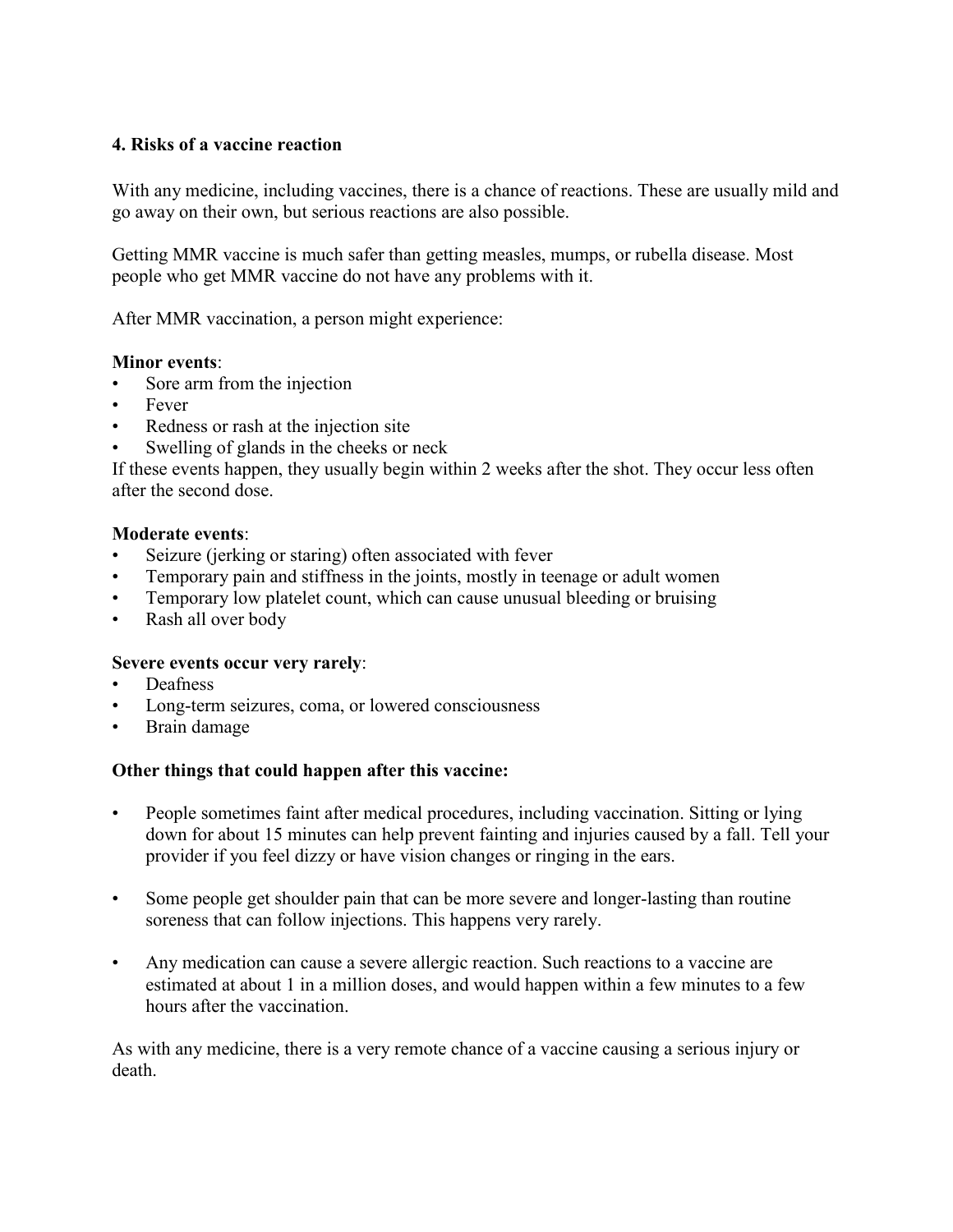The safety of vaccines is always being monitored. For more information, visit: **[www.cdc.gov/vaccinesafety/](http://www.cdc.gov/vaccinesafety/)**

## **5. What if there is a serious problem?**

## **What should I look for?**

Look for anything that concerns you, such as signs of a severe allergic reaction, very high fever, or unusual behavior.

Signs of a **severe allergic reaction** can include hives, swelling of the face and throat, difficulty breathing, a fast heartbeat, dizziness, and weakness. These would usually start a few minutes to a few hours after the vaccination.

## **What should I do?**

• If you think it is a **severe allergic reaction** or other emergency that can't wait, call 9-1-1 or get to the nearest hospital. Otherwise, call your health care provider.

Afterward, the reaction should be reported to the Vaccine Adverse Event Reporting System (VAERS). Your doctor should file this report, or you can do it yourself through the VAERS website at **[www.vaers.hhs.gov](http://www.vaers.hhs.gov/)**, or by calling **1-800-822-7967**.

## *VAERS does not give medical advice.*

# **6. The National Vaccine Injury Compensation Program**

The National Vaccine Injury Compensation Program (VICP) is a federal program that was created to compensate people who may have been injured by certain vaccines.

Persons who believe they may have been injured by a vaccine can learn about the program and about filing a claim by calling **1-800-338-2382** or visiting the VICP website at **[www.hrsa.gov/vaccinecompensation](http://www.hrsa.gov/vaccinecompensation)**. There is a time limit to file a claim for compensation.

## **7. How can I learn more?**

- Ask your health care provider. He or she can give you the vaccine package insert or suggest other sources of information.
- Call your local or state health department.
- Contact the Centers for Disease Control and Prevention (CDC):
	- Call **1-800-232-4636** (**1-800-CDC-INFO**) or
	- Visit CDC's website at **www.cdc.gov/vaccines**

Vaccine Information Statement MMR Vaccine 2/12/2018